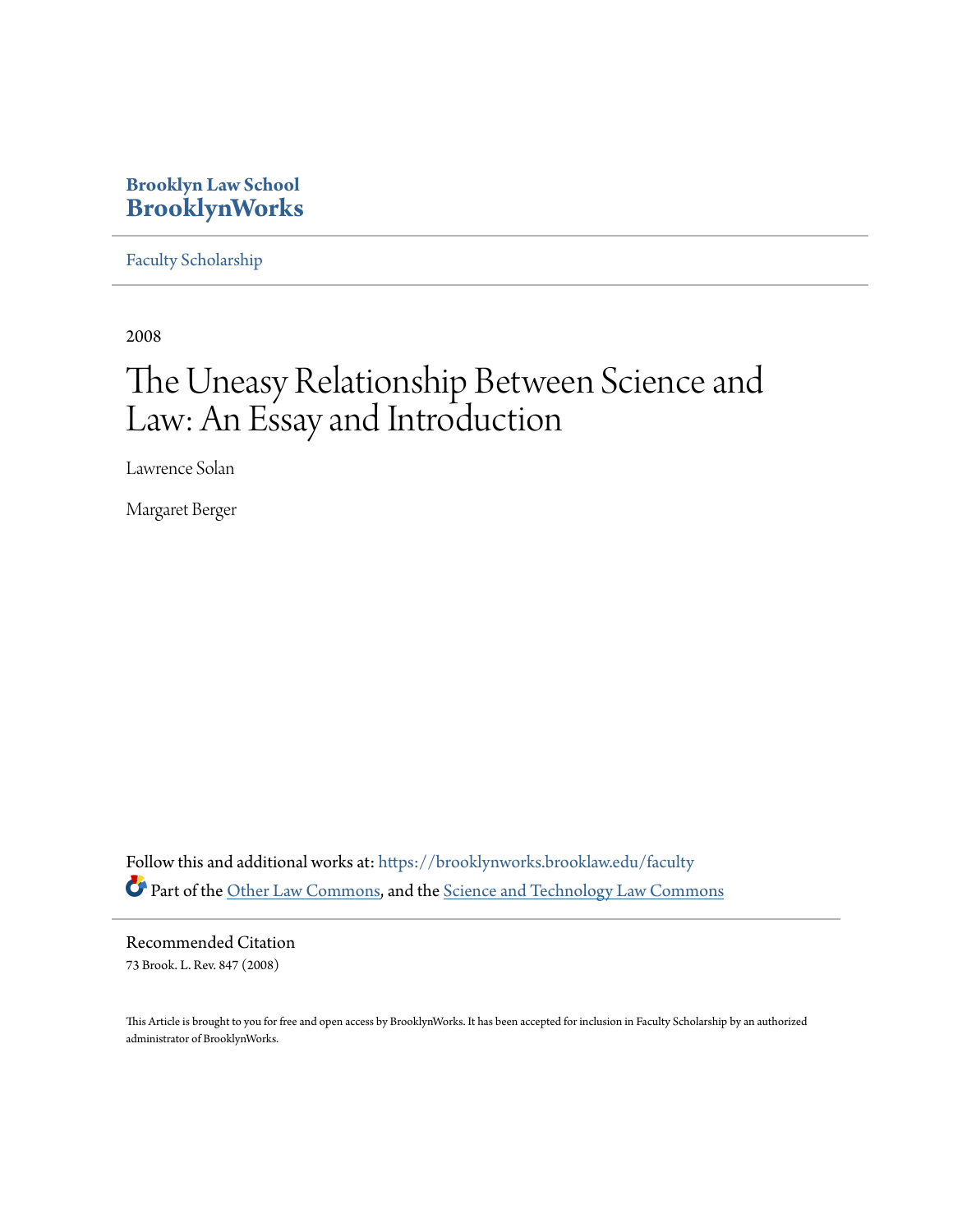### **SYMPOSIUM**

## **A Cross-Disciplinary Look at Scientific Truth: What's the Law to Do?**

### THE UNEASY RELATIONSHIP BETWEEN SCIENCE AND LAW: AN ESSAY AND INTRODUCTION

#### *Margaret A. Bergert & Lawrence M. Solant\**

It would seem to be a match made in heaven. Trials attempt to seek the truth about contested events. Science attempts to seek the truth about observable phenomena. When the events that are the subject of legal disputes can be determined, at least in part, by virtue of scientific discovery, we might expect the law to embrace science as a means for ensuring that legal procedures get it right. Richard Katskee, an attorney who, on behalf of Americans United for Separation of Church and State, successfully challenged the inclusion of intelligent design in the biology curriculum of a Pennsylvania school district,' puts it this way:

Scientific evidence has special value in legal proceedings because science confers intersubjective validity that other categories of truthclaims often lack. It offers factfinders and concerned observers a common yardstick against which to measure the validity and explanatory power of proffered evidence. So opinions grounded in science carry their own tests for reliability and usefulness, thus inspiring special confidence in judgments based on them. And by fostering greater public trust in legal rulings, judgments premised on scientific evidence reinforce the legal system's ability to resolve

t Suzanne J. and William Miles Professor of Law, Brooklyn Law School.

<sup>&</sup>lt;sup>#</sup> Don Forchelli Professor of Law, Director of the Center for the Study of Law, Language and Cognition, and Associate Dean for Academic Affairs, Brooklyn Law School.

*<sup>1</sup>* See Kitzmiller v. Dover Area Sch. Dist., 400 F. Supp. 2d 707, 708, 765-66 (M.D. Pa. 2005).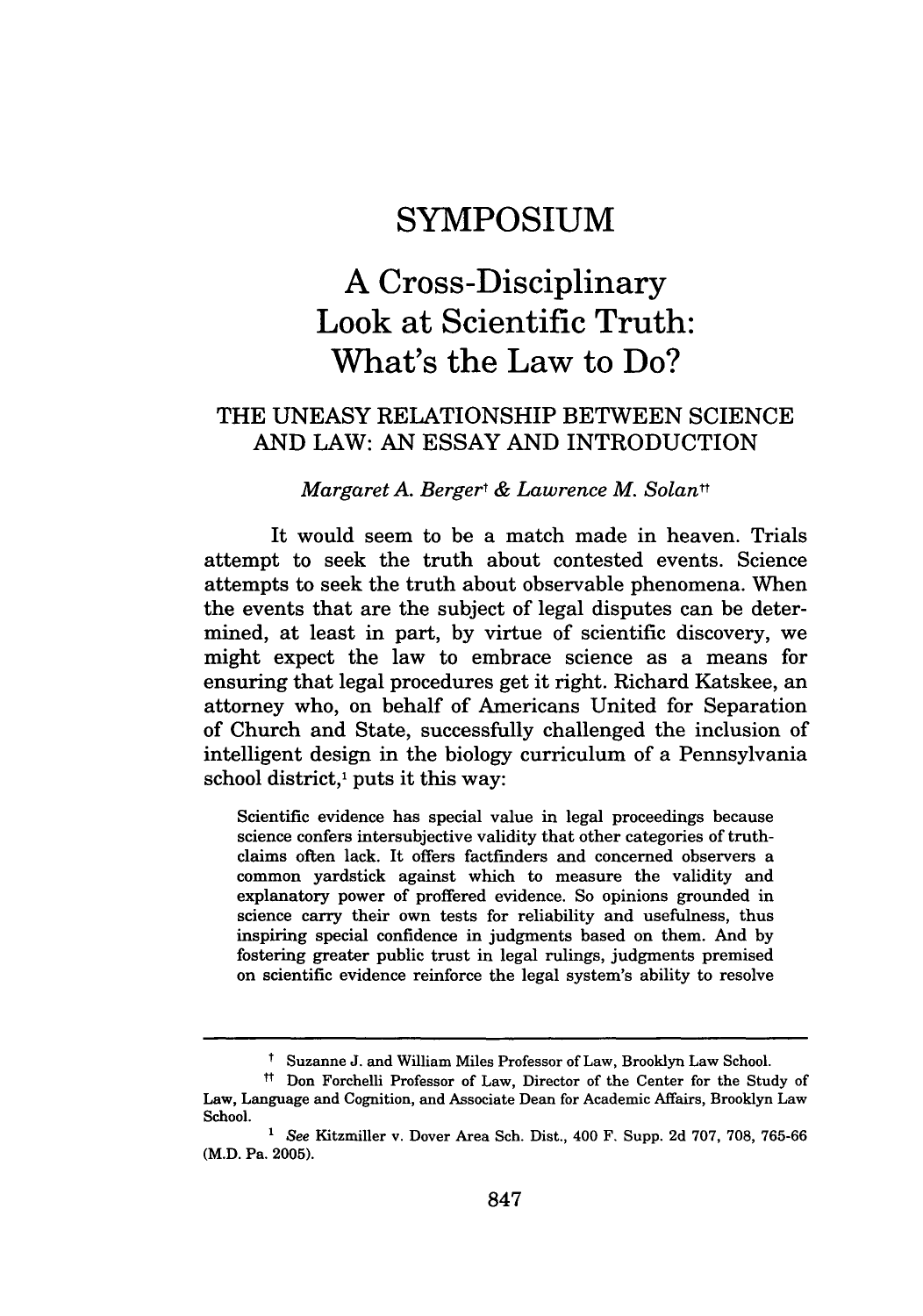disputes that might otherwise threaten a peaceful, well-ordered society. 2

#### He later elaborates:

A conclusion based on evidence derived from research properly employing the scientific method inspires confidence because everyone can evaluate it using common and relatively easily applied criteria (namely, those that a scientific discipline sets for itself to test and potentially falsify hypotheses). And hence, there is never any need to take it on faith that an opinion or assertion is reliable.<sup>3</sup>

Yet science and law do not enjoy such a comfortable relationship, and the tension is nothing new. The replacement in the eighteenth century of court-appointed scientific experts by experts called to testify by parties within the adversarial system, combined with changes in the nature of scientific inquiry and the proliferation of legal cases that raise questions of science and technology, have led to shifting roles for scientists in the courtroom. In his insightful essay, "Revisiting the History of Scientific Expert Testimony," historian Tal Golan introduces many of these developments, and the legal system's reactions to them.4 If anything, things are better now than they have been. Golan concludes:

Far from being a late twentieth-century pathology, the putative problem of scientific expert testimony has been chronic for over two centuries. Moreover, during the twentieth century, the courts were able to take advantage of the professionalization of science and the standardization of the market of expertise and actually improved their ability to control the performance of science in the courtroom.5

In recent years, as the Supreme Court has formulated a new test for the admissibility of expert testimony to be administered by the trial judge as the "gatekeeper,"6 the legal system has been experiencing difficulty in determining just how it

<sup>2</sup> Richard B. Katskee, *Science, Intersubjective Validity, and Judicial Legitimacy,* 73 BROOK. L. REV. 857,858 (2008) (this volume).

*<sup>3</sup> Id.* at 869.

**<sup>1</sup>** Tal Golan, *Revisiting the History of Scientific Expert Testimony,* 73 BROOK. L. REV. 879 (2008) (this volume).

*<sup>5</sup>Id.* at 881.

**<sup>6</sup>** The cases doing so are often referred to as the *"Daubert* trilogy." *See* Daubert v. Merrill Dow Pharm., 509 U.S. 579 (1993); Gen. Elec. v. Joiner, 522 U.S. 136 (1997); and Kumho Tire Co. Ltd. v. Carmichael, 526 U.S. 137 (1999). For discussion, see Margaret A. Berger, *The Supreme Court's Trilogy on the Admissibility of Expert Testimony, in* FEDERAL JUDICIAL CENTER, REFERENCE MANUAL ON SCIENTIFIC EVIDENCE 9-38 (2d ed. 2000).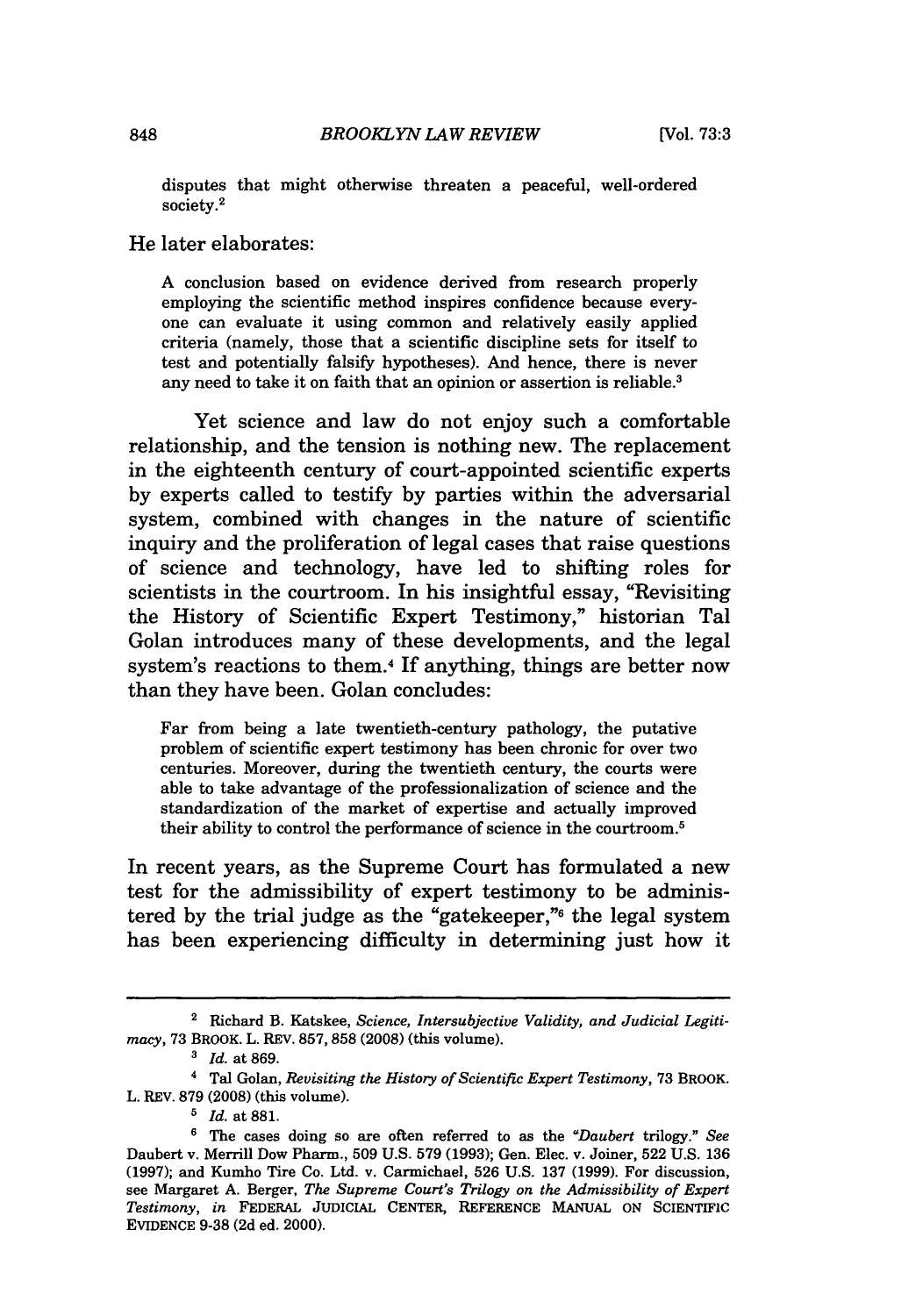should properly control this performance. It is in that context that we explore the question of truth in science and law.

The successful employment of science in the courtroom is most likely to happen when natural phenomena upon which the scientific community has reached consensus just happen to be in dispute in a legal case. For example, scientists might be able to assist the legal system in determining whether a particular toxin was emitted by a factory by scraping the factory's smokestacks and analyzing the residue using wellaccepted methods for the detection of chemical substances. When the scientific evidence relevant to a legal dispute is a matter of observable phenomena that have been studied and recorded scientifically, it is easy enough for the legal system to absorb this knowledge into its factfinding mission.

But both sides are likely to disappoint each other. The problems are most salient when scientists are called upon to offer opinions on causation. Although the title of this symposium contains the word "truth" and does not contain the word "causation," it should be no surprise that many of the articles herein deal directly with the question of causation. Using as an example the well-accepted hypothesis that a particular virus causes a certain cancer, epidemiologist Douglas Weed explains why causation is such a problem for the legal system:

[Tihe causal claim itself-that this type of virus caused that sort of cancer-does not have this same sort of connection back to some unique event that can be documented, verified, and directly observed. The causal claim is a scientific hypothesis and we cannot ever know if it is true in the same sense as the existence of the virus, the cancer, and its author. The hypothesis can be well supported or not by the available evidence. It can be more or less certain, more or less proven, but it cannot ever be true. The reason is remarkably straightforward. Causation cannot be seen. Causation cannot be proven. And the evidence for causation always underdetermines our capacity to choose between the causal hypothesis of interest and its various alternatives. <sup>7</sup>

The problem that underlies the indeterminacy of causation, philosopher Richard Scheines explains,<sup>8</sup> is that determining causation necessarily requires that we think counterfactually, and drawing inferences from what has never occurred can be a tricky business. If we want to know whether

**<sup>7</sup>**Douglas L. Weed, *Truth, Epidemiology, and General Causation,* 73 BROOK. L. REv. 943, 949 (2008) (this volume). **'** Richard Scheines, *Causation, Truth, and the Law,* 73 BROOK. L. REv. 959

<sup>(2008) (</sup>this volume).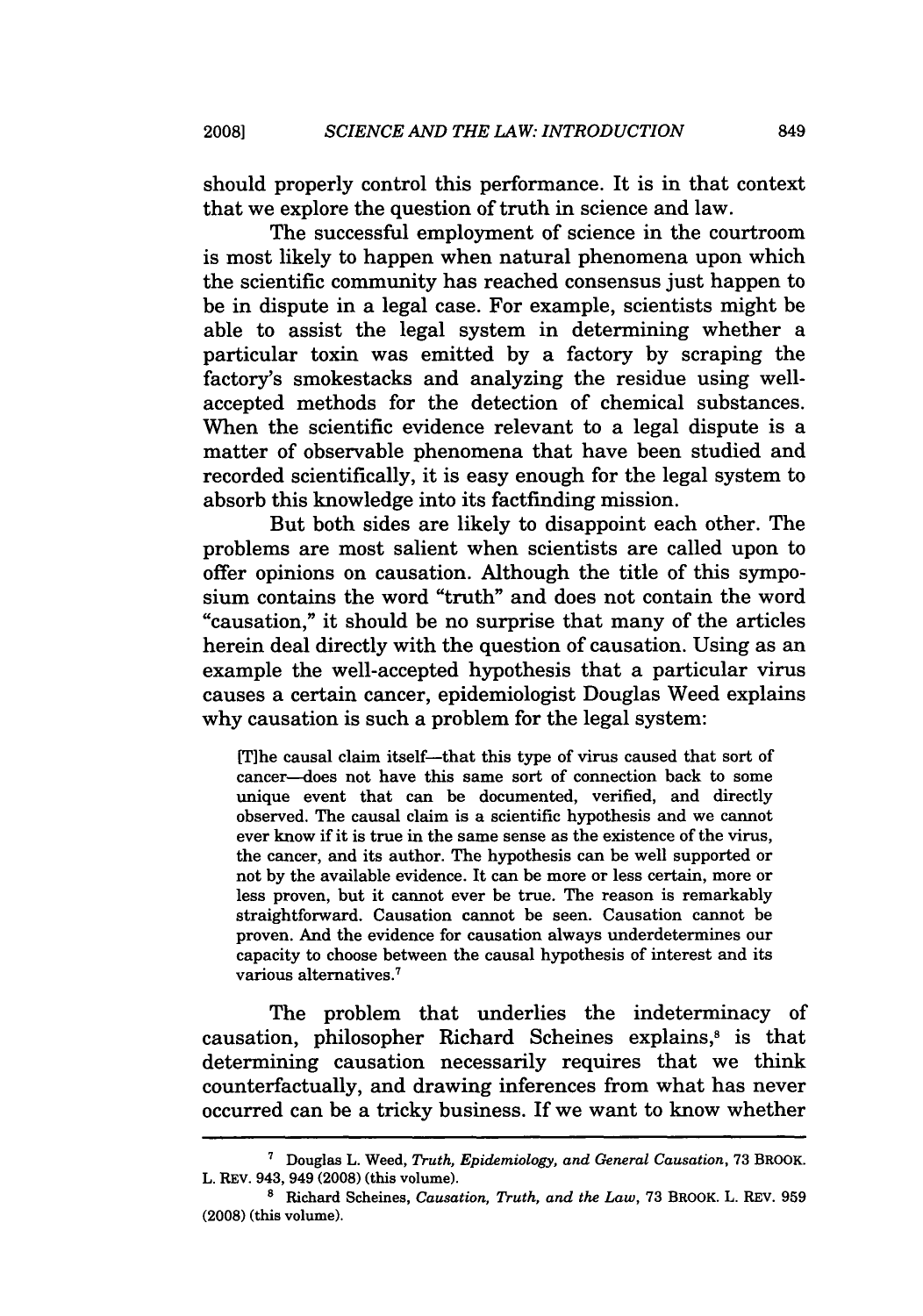the emission of a chemical by a factory has led to the increase in endocrine disease in the immediate area, solid proof of causation can come only from comparing the actual world in which a population has experienced an increase in the disease with an imaginary world in which the very same population has had precisely the same experiences except for exposure to the chemical. If the occurrence of disease does not increase in this possible world, then we can conclude that the chemical has caused the disease, since exposure to the chemical is the only difference between the real world and the possible world.9

Of course, such experimentation is impossible, both for ethical and practical reasons. As a result, we must compare the population with the increase in disease with itself before exposure to the chemical, or with other populations assumed to be similar in all relevant respects. At this stage, doubts arise: Doesn't this generation eat more fast food than earlier generations? Isn't the base rate of pollution different than it was in the past? Are there other respects in which either an earlier generation or a neighboring population are not really the same?

So scientists do the best they can to tell what they consider the most reasonable story given what they know. The business of science is to investigate the range of possible variables and to select those most likely to produce a correct diagnosis. Scientists seem to be comfortable with this degree of uncertainty and with their quest for more certainty. They have chosen to make their livings that way. Susan Haack, in her essay, "Of Truth, in Science and Law," puts it this way:

Whether or not they articulate it explicitly, most serious scientists have a firm-enough grasp of the complexities of evidence; this is why, wary of claiming to have found the truth, they prefer to say, "this seems like a promising idea," "this model seems to fit what we know so far," "probably the value of c is approximately *n,"* "perhaps the explanation might be this," "possibly, it's this way," and such. <sup>10</sup>

But these scientists are not as certain as the lawyers would like them to be. Although there are many scientific truths accepted in both the scientific and lay communities, much of contemporary science involves researchers hypothesizing about

<sup>&</sup>lt;sup>9</sup> Philosophers use the expression "possible worlds" to describe this process. *See* DAVID LEWIS, **COUNTERFACTUAIS 84-90 (1973).** Professor Scheines' essay incorporates this terminology.

<sup>10</sup> Susan Haack, *Of Truth, in Science and in Law,* **73** BROOK. L. REv. **985, 996** (2008) (this volume).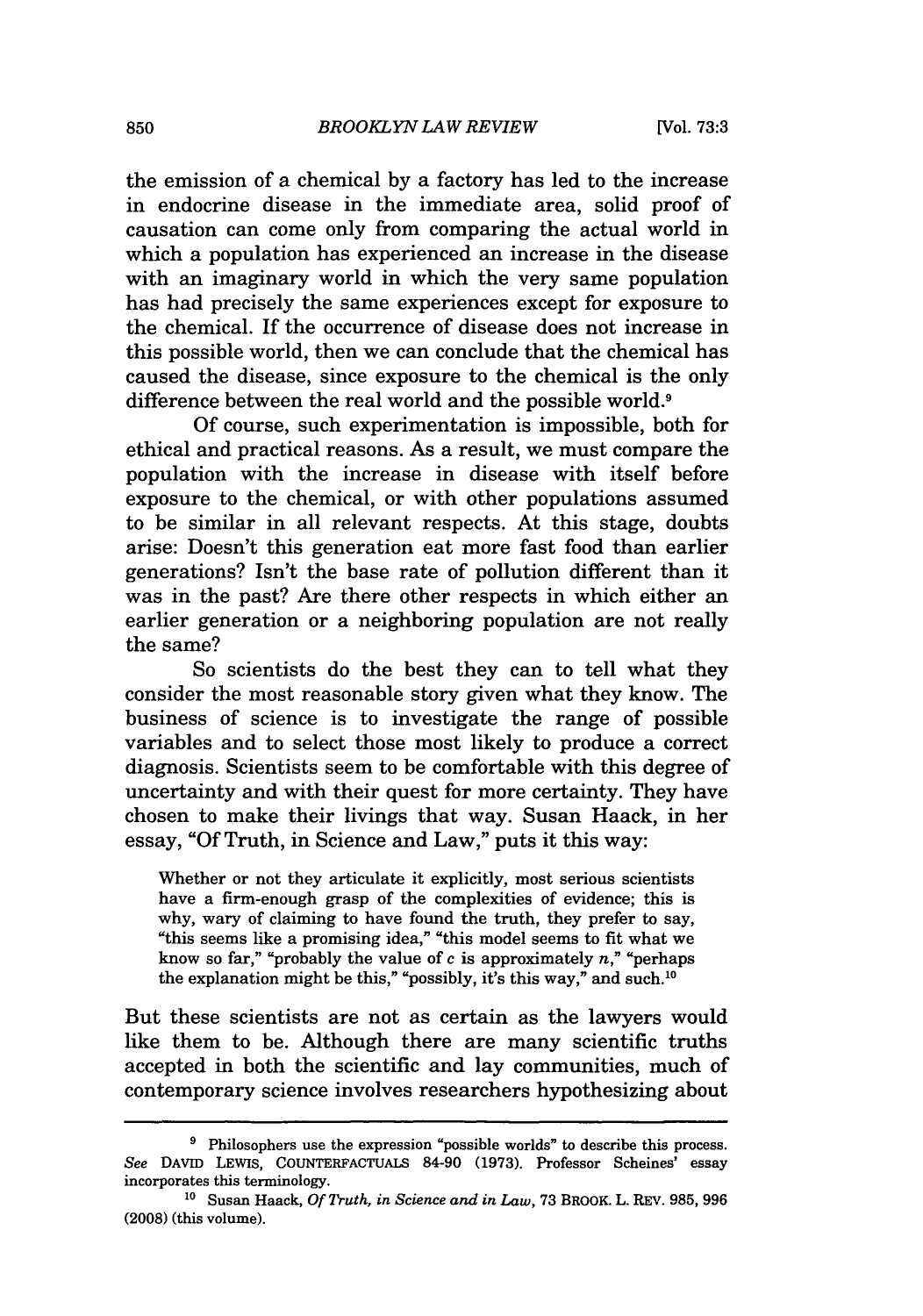**2008]**

natural phenomena and offering tentative explanations that become the subject of further research, which results in both refinements and broad challenges. Moreover, there is often legitimate disagreement among scientists about the mechanisms that cause disease.

What should courts do when the proof of causation involves calculations demonstrating that the alleged offending substance could have caused an increase in illness, that the best account is that it *did* cause the increase in illness, but that the scientist, in all candor, can only make an educated guess? Permitting such proof may result in shifting the costs of illness to a defendant corporation that, the scientific community willingly admits, might not have caused the illness. Barring such proof, however, will almost certainly result in a grant of summary judgment in favor of the defendant for lack of proof of causation. As a result, there is no recovery for seriously ill or injured people whose plights, scientists believe, were caused by the defendant, but which they cannot prove to the judicial system's satisfaction.

Often enough, the legal system's answer to this question is that the evidence should be excluded, $\mathbf{u}$  In many of these cases, plaintiffs fail to establish general causation, never mind specific causation. *Daubert* was such a case,<sup>12</sup> although in that case, the weight of scientific opinion on the question at handwhether Bendectin caused birth defects in children, and in particular, whether it had caused birth defects in Mrs. Daubert's child—did not weigh in favor of the plaintiffs. One of us (Berger) has written critically of this regime, suggesting that when proof of causation would seem to fail because adequate research into the dangers of an alleged toxin has not been conducted, the plaintiffs burden to prove causation should be relaxed, placing the onus of learning about the safety of chemicals on the companies that manufacture them.13

851

*<sup>&</sup>quot;' See, e.g.,* Rider v. Sandoz Pharms. Corp., **295 F.3d** 1194, **1197-203** (11th Cir. 2002); Glastetter v. Novartis Pharms. Corp., 252 F.3d 986, 988-92 (8th Cir. 2001); *In re* Meridia Prods. Liab. Litig., 328 F. Supp. 2d 791, 797-810 (N.D. Ohio 2004); Nelson v. Am. Home Prods. Corp., 92 F. Supp. 2d 954, 966-74 (W.D. Mo. 2000); Pick v. Am. Med. Sys., Inc., 958 F. Supp. 1151, 1164-78 (E.D. La. 1997); Kelley v. Am. Heyer-Schulte Corp., 957 F. Supp. 873, 877-84 (W.D. Tex. 1997); Grimes v. Hoffman-La Rouche, Inc., 907 F. Supp. 33, 37-39 (D. N.H. 1995); Wade-Greaux v. Whitehall Labs., Inc., 874 F. Supp. 1441, 1476-85 (D. V.I. 1994).

<sup>12</sup> Daubert v. Merrell Dow Pharm., Inc., 727 F. Supp. 570, 575-76 (S.D. Cal. 1989), *affd,* 43 F.3d 1311 (1995), on *remand from* 509 U.S. 579 (1993).

**<sup>13</sup>**Margaret A. Berger, *Eliminating General Causation: Notes Towards a New Theory of Justice and Toxic Torts,* 97 COLuM. L. REv. 2117 (1997).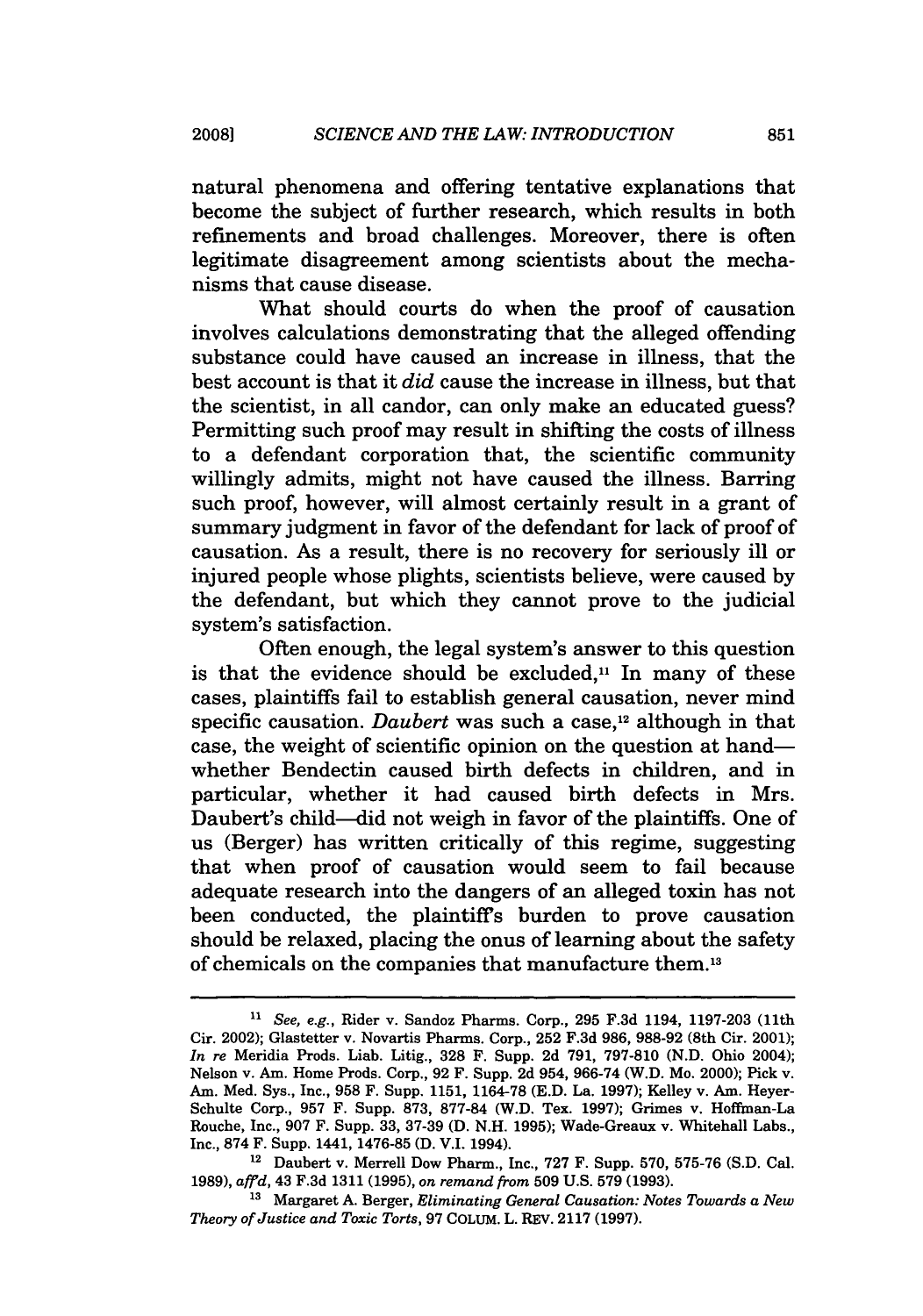Moreover, a closer look at the different goals of science and law can explain why judges appear to demand more of science than science demands of itself.<sup>14</sup> By convention, scientists assume that they have not proven a relationship (say, between ingestion of a drug and an increase in heart attack) if they cannot reject the hypothesis that there is no such relationship with ninety-five percent certainty. Even then, they recognize that confounding information might lead them to change their minds later. The legal system, in contrast, wants to know what happened. When a scientist testifies that she has not proven a particular relationship, a judge may not believe that he has any choice but to reject the scientist's opinion concerning the relationship. This has the effect of increasing the burden of proof in scientific cases from a preponderance of the evidence to near certainty.

The legal system's hostility to uncertainty brings with it some ironic results. Consider the following situation: rather than being in relative consensus, albeit without clear proof, the scientific community can often be in vigorous disagreement. Just as historians might argue about the relative importance of, say, the various events that led up to the American Civil War, scientists argue about the best explanations for natural phenomena. At any scientific conference, researchers will present papers that attempt to explain-better than the current literature-the phenomena that they have devoted their lives to investigating, which may include anything from crystal formation to the mechanisms that lead to various kinds of liver disease. The researchers will use methods that are, at least as a general matter, accepted as good science, but they will reach different conclusions. What is ironic is that the legal system is far more welcoming of dueling experts who reach opposite conclusions than it is of consensus without certainty.

As Jennifer Mnookin points out in her essay, "Expert Evidence, Partisanship, and Epistemic Competence,"15 there are two dangers in this situation. The first is that experts working within the adversarial system are prone to become partisan. The second, which is somewhat in tension with the first, is that legal decision-makers, whether judges or jurors,

**<sup>14</sup>** For fuller discussion, see Margaret A. Berger, *Upsetting the Balance Between Adverse Interests: The Impact of the Supreme Court's Trilogy on Expert Testimony in Toxic Tort Litigation* 64 LAW & CONTEMP. PROBS. 289 (2001).

**<sup>&</sup>quot;5** Jennifer L. Mnookin, *Expert Evidence, Partisanship, and Epistemic Competence,* 73 BROOK. L. REV. 1009 (2008) (this volume).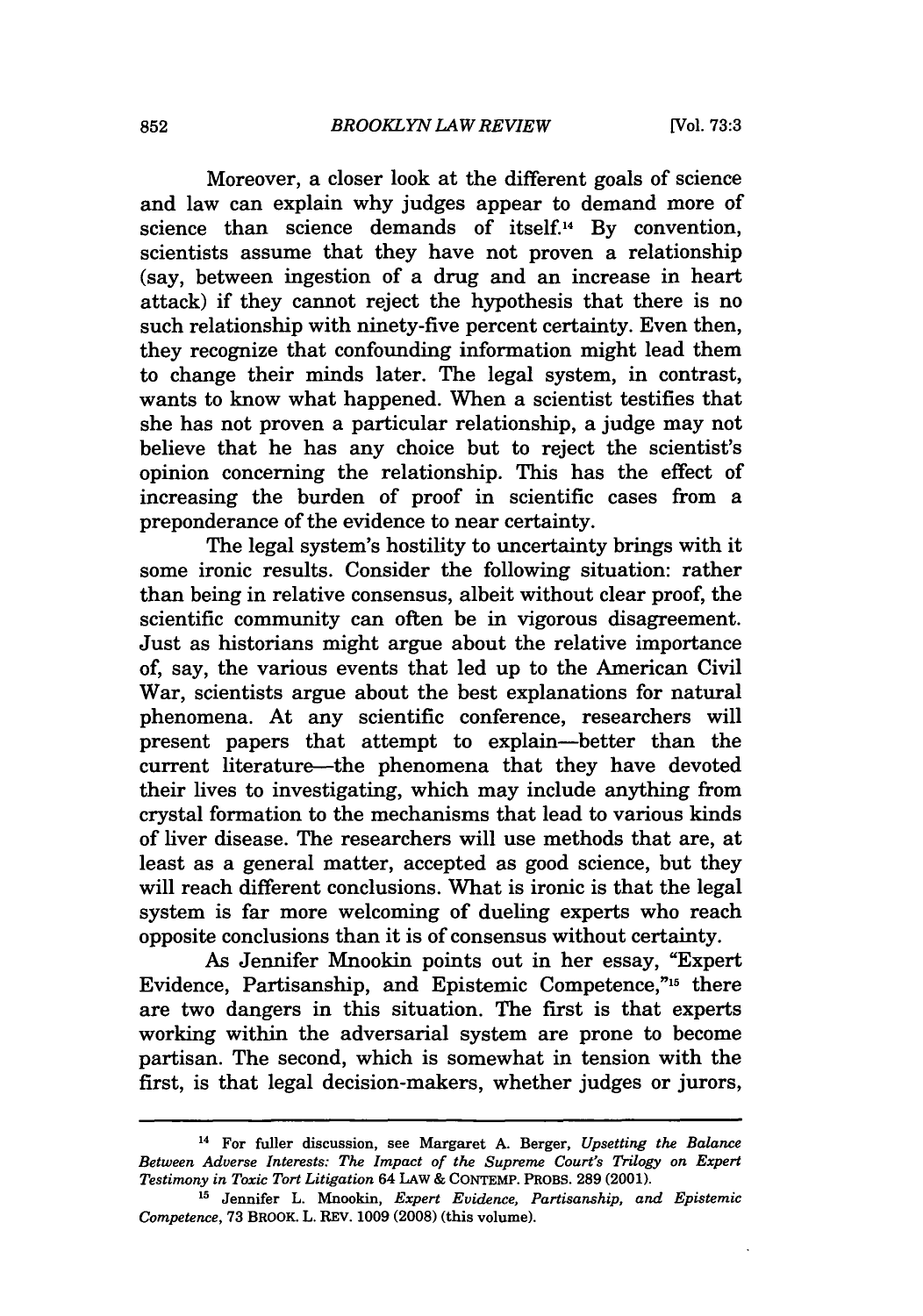are not likely to have the knowledge or expertise to evaluate the relative scientific merits of the competing positions, a point echoed by Frank Keil's essay, "Getting to the Truth: Grounding Incomplete Knowledge."16 Returning to the use of court-appointed experts cannot provide a satisfactory answer, Mnookin explains, in part because these neutral experts might still testify based upon flawed reasoning, and jurors and judges are no better at understanding the scientific explanations of a neutral expert than a partisan one.

In combination, these concerns present serious problems for a legal system bent on discovering the truth through adversarial proceedings. Mnookin puts it this way:

What this means is that those experts who succeed in the marketplace for experts within our adversarial processes will often not be those with the most knowledge or actual expertise in a particular area, but rather those whom parties believe will succeed in persuading the factfinder. The confluence of adversarialism with the need for expert information also has permitted the creation of a class of "professional" expert witnesses, those for whom expert witnessing is no longer a sideline, a once-in-a-while add-on to their primary work as a physician, economist, epidemiologist, statistician, or whatnot, but rather is a significant, or even primary, source of income.<sup>17</sup>

The result is that parties attempt to put on the witness stand individuals who are charismatic and whose past experience will impress jurors (or judges) regardless of the relative merits. The lawyer's job is to win cases, and it would violate the duty of representing their clients vigorously to do otherwise.

An additional, complementary problem enters the picture: the legal system must maintain a healthy skepticism about claims of scientific rigor in order to shield itself from being duped by those who practice "junk science" or "pseudoscience." As Frank Keil points out in his essay, reinforcing Mnookin's concerns, people are not very good at recognizing the limits of their own understanding of complex systems: "Most people are quite inept at estimating how well they understand various everyday phenomena, showing a strong tendency to assume they understand how the world works in far more detail than they really do."<sup>18</sup> Thus, Keil observes, people may be susceptible, for example, to giving special credence to techno-

**<sup>16</sup>**Frank **C.** Keil, *Getting to the Truth: Grounding Incomplete Knowledge,* **73** BROOK. L. REV. 1035 (2008) (this volume).

**<sup>17</sup>**Mnookin, *supra* note 15, at 1011-12. 18 Keil, *supra* note 16, at 1038.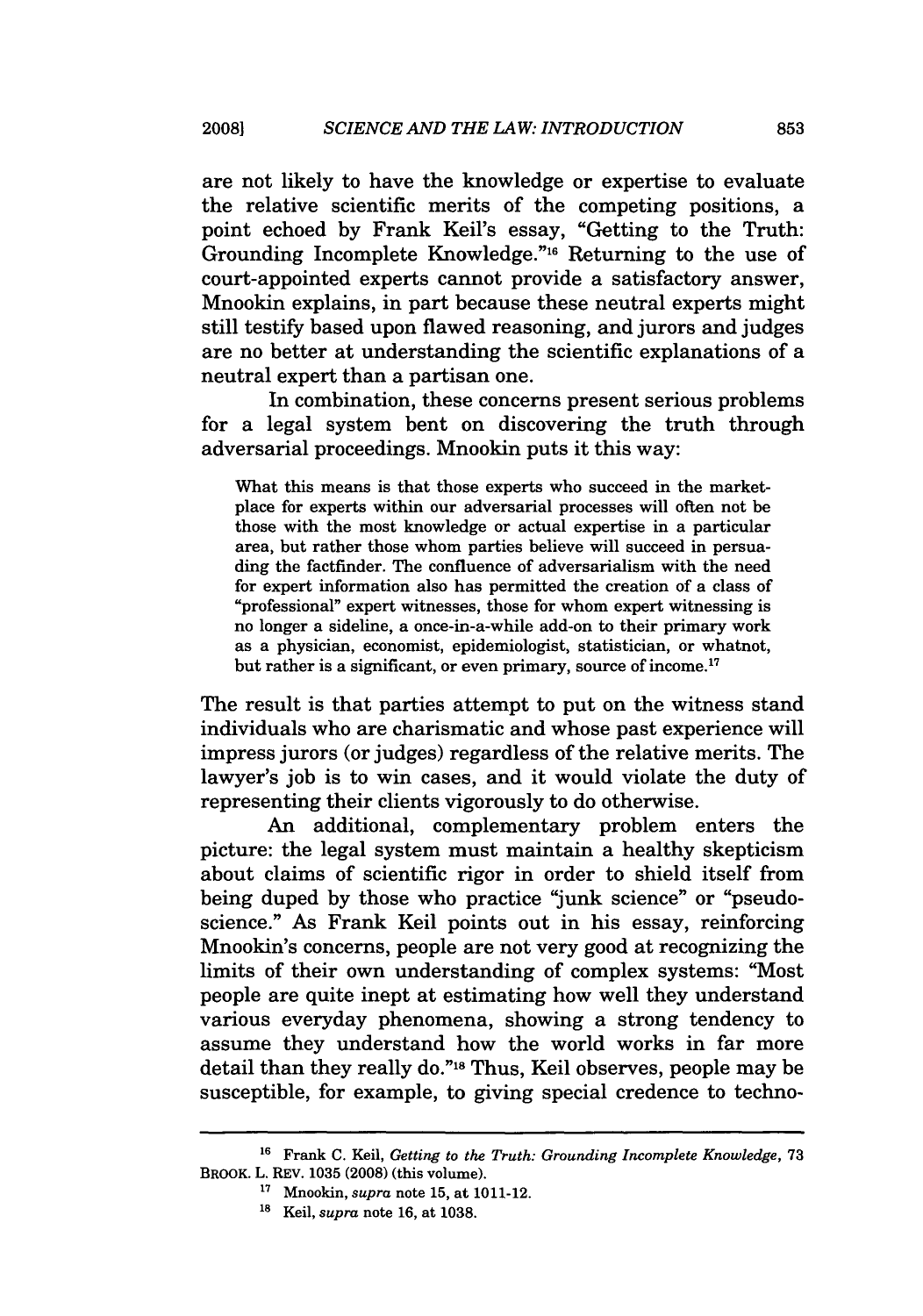logical explanations using, say, fMRI information, assuming that they understand the process well enough to make a valid judgment. Sometimes such evidence can be important. But it can also create the illusion of scientific certainty. Dennis Patterson's essay provides an argument for a case in point:<sup>19</sup> recent theorists have claimed that our brains contain universal and innate moral judgments characterized as a set of rules that we follow unselfconsciously and, more or less, automatically.<sup>20</sup> By challenging the conceptual foundations of a set of claims receiving considerable attention in the legal academic literature, Patterson points out that our ability to judge the legitimacy of scientific claims is surely subject to question.

This is not to say that courts should hold science in low esteem, even the so-called "soft" sciences. David Faigman, in his essay, "Scientific Realism in Constitutional Law,"<sup>21</sup> points out that the Supreme Court routinely relies upon tacit theories of sociology and of folk psychology. Social scientists, in this context, may indeed have a role to play. Faigman illustrates his point with, among other examples, *Witherspoon v. Illinois,* in which the Court permitted prosecutors to exclude as jurors in the guilt phase of capital trials those who have moral scruples against capital punishment or who are opposed to the practice altogether.22 The Court found that the data adduced by the defendant indicating a bias favoring guilt among a jury so selected was not worthy of consideration, but acknowledged that well-conducted studies might be relevant, at least in principle. However, once such studies were conducted by social scientists in response to the challenge in *Witherspoon,* the Court rejected the relevance of this sort of data altogether.<sup>23</sup> Faigman, whose work has been highly critical of the introduction of junk science into the courts,<sup>24</sup> nonetheless disagrees with

**<sup>19</sup>**Dennis Patterson, *On the Conceptual and the Empirical: A Critique of John Mikhail's Cognitivism,* 73 BROOK. L. REV. 1053 (2008) (this volume).

*<sup>20</sup>See* John Mikhail, *Universal Moral Grammar: Theory, Evidence and the Future,* 11 TRENDS IN COGNITIVE SCI. 143 (2007).

<sup>&</sup>lt;sup>21</sup> David L. Faigman, *Scientific Realism in Constitutional Law*, 73 BROOK. L. REV. 1067 (2008) (this volume).

<sup>22</sup> Witherspoon v. Illinois, 391 U.S. 510, 516-18 (1968).

<sup>&</sup>lt;sup>23</sup> Lockhart v. McCree, 476 U.S. 162, 168-69, 171-72 (1986). The Court further endorsed a unitary jury deciding both the guilt and penalty phases of a capital trial, thus permitting prosecutors to reject potential jurors who are opposed to the death penalty to decide whether a defendant should be put to death. *Id.* at 182.

*<sup>24</sup> See, e.g.,* David L. Faigman et al., *Check Your Crystal Ball at the Courthouse Door, Please: Exploring the Past, Understanding the Present, and Worrying About the Future of Scientific Evidence,* 15 CARDOzo L. REv. 1799 (1994).